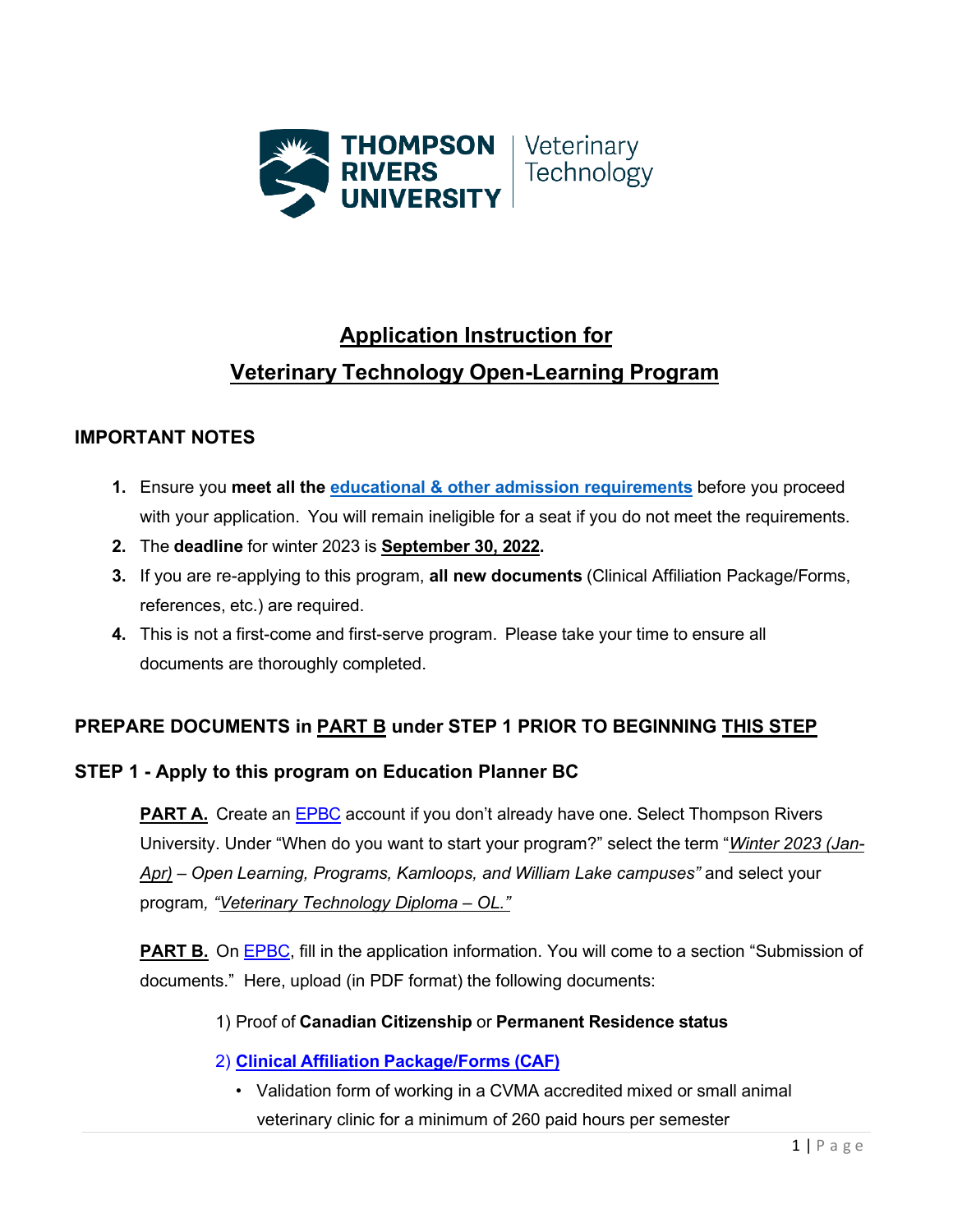- Clinic Mentor (CM) Signature Package
- Health & Safety awareness form
- Fear Free Certification Form
- Consent Form for Online Classroom Activities
- Orientation Questionnaire (be thorough and detailed)
- Student Awareness Document
- 3) Proof of **up-to-date vaccinations including rabies.** While the full rabies series is required to take part in the program, at least the first dose is required by the application deadline in order to be considered for a seat in the VTEC OL program. To find out what vaccinations are recommended in your province, refer to the Provincial and Territorial Information listed on the [Government](https://www.canada.ca/en/public-health/services/provincial-territorial-immunization-information/routine-vaccination-healthy-previously-immunized-adult.html) of Canada's Vaccines [and Immunizations page.](https://www.canada.ca/en/public-health/services/provincial-territorial-immunization-information/routine-vaccination-healthy-previously-immunized-adult.html)

#### **STEP 2 - Order and submit your academic transcripts to TRU**

Transcripts (interim or final) for high school and post-secondary schools attended (other than TRU) must be submitted by the deadline, sent to TRU directly from the issuing institution(s). Transcripts submitted by students will not be accepted as official. **All high school and postsecondary transcripts** must be submitted in English.

Any pre-requisite courses in progress MUST be completed, with an updated official transcript submitted to the TRU Admissions office by November 1, 2022.

Refer to the TRU [transcripts](https://www.tru.ca/future/admissions/undergrad/submit-transcript.html) page for more information and instructions on this step.

#### **STEP 3 - Forward the [online reference form link t](https://tru.ca/science/diplomas-certificates/vtech/diploma/admissionreq/vtec-reference-form.html)o your three referees**

Your referees must fill out [the forms.](https://tru.ca/science/diplomas-certificates/vtech/diploma/admissionreq/vtec-reference-form.html) They will need your Thompson Rivers University student ID number (T-ID), which will be assigned to you within one business day of applying to TRU (if you don't already have a T-ID). The references will automatically be submitted to the TRU OL Admissions office once your referee completes it.

At least one of your referees must be from your potential CM/Clinic indicating under additional comments:

- Clinic support of you taking this VTEC OL program
- How long you have you been **employed** (volunteering does not apply)